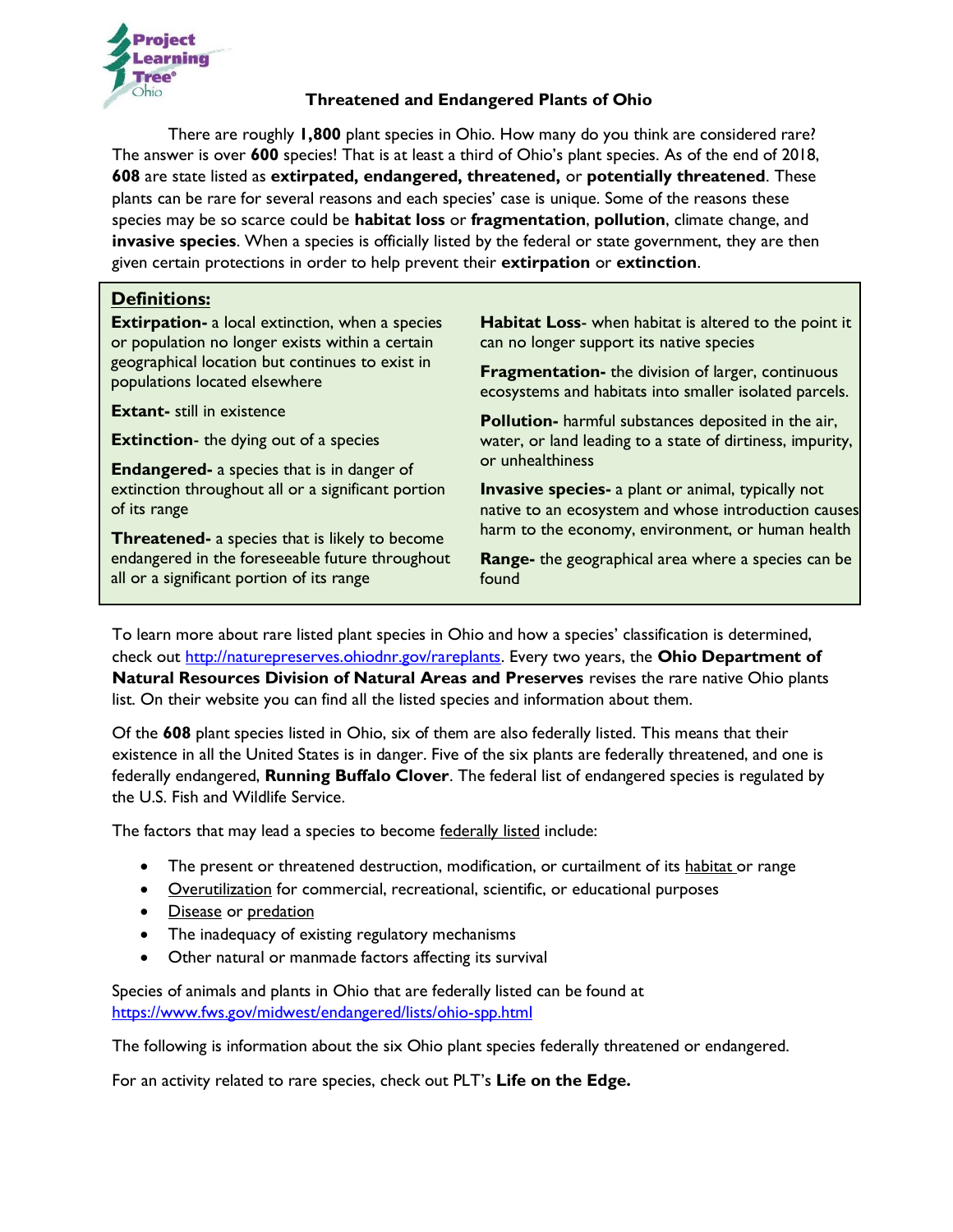# **Eastern Prairie Fringed Orchid (***Platanthera leucophaea***)**



# **Ohio: Threatened U.S.: Threatened**

**Appearance**: 8 to 14 inches tall with an upright leafy stem with a flower cluster called an inflorescence. Each plant has one single flower spike of 5 to 40 creamy white flowers. Each flower has a three-part fringed lip and a tube-like structure.

**Range:** IA, IL, IN, ME, MI, MO, NY, OH OK, PA,VA, WI, CAN: **ON** 

**Habitat:** It occurs in a wide variety of habitats from prairie to wetlands. It requires full sun and a grassy habitat with little or no woody plants. It has a symbiotic relationship with soil fungus called mycorrhizae which it needs to establish seedlings. It also relies on a specific pollinator: night flying hawkmoths.

Why is it threatened? Its initial threat was elimination of its habitat which was cleared and drained for agricultural use. Additional threats include the succession of woody plants and invasive species.

# **Lakeside Daisy (***Hymenoxys herbacea***)**



### **Ohio: Endangered U.S.: Threatened**

**Appearance:** This bright yellow daisy is a long-lived perennial. Each plant has leaves growing in a circle at the base of a stem 6 to 11 inches tall. Each stem produces a single flower on top. All individuals tend to bloom at the

same time and the flower heads follow the sun across the sky.

**Range**: It is likely the Lakeside Daisy used to be in prairie habitats throughout the Midwest. It is endemic to the Great Lakes area. It is currently still present in Ohio, Illinois, and the Upper Peninsula of Michigan. It also has populations on Manitoulin islands of and the Bruce peninsula of Ontario, Canada. It is named after Lakeside, OH one of its best-known sites.

**Habitat**: This flower grows in dry, rocky prairie grassland or cliffs with underlain limestone. They need open sites with full sun.

Why is it threatened? Limestone quarrying destroys its native habitat. Fires suppression has also threatened the daisy because natural fires that would maintain prairies have been prevented causing a loss of prairie habitat. The lack of fire allows woody plants to continue growing in areas that used to be prairies. Shoreline development also threatens the Lakeside Daisy's habitat.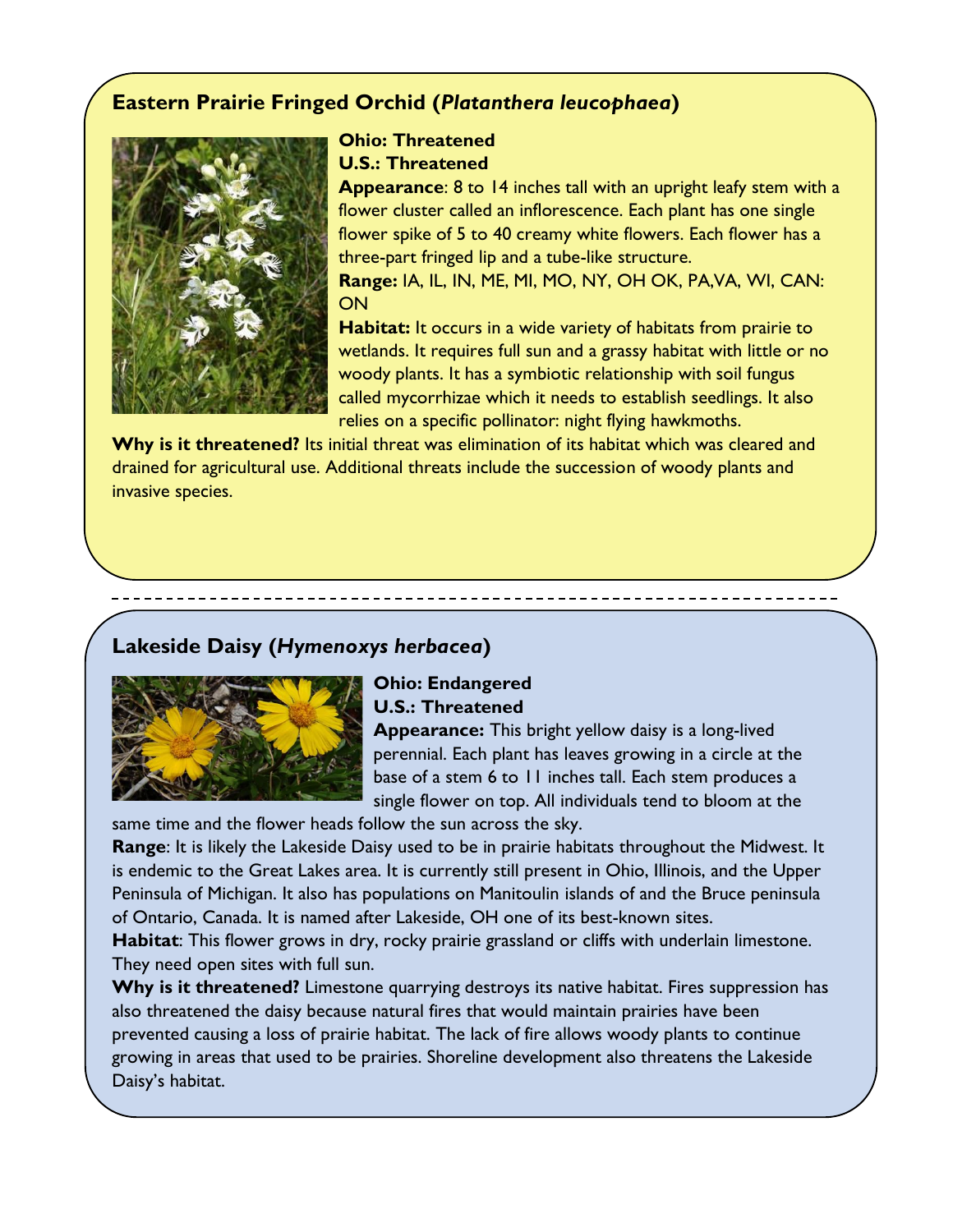## **Running Buffalo Clover (***Trifolium stoloniferum***)**



**Ohio: Endangered U.S.: Endangered**

**Appearance:** *Running* buffalo clover produces runners that extend from the base of stems and run along the surface of the ground. The runners can grow roots expanding the size of small clumps of clover into larger ones. The white flower heads are about 1 inch wide and grow on stems 2-8 inches long. **Range:** IN, KY, MO, OH, WV. It has been extirpated from AR, IL, and KA. It is found in the southwest corner of Ohio. **Habitat:** This species requires periodic disturbance and somewhat open habitat, not full sun or full shade. It historically was found in the areas between prairie and forest where bison would roam. Now it is found in partially shaded woodlots, mowed

areas, and along streams and trails.

Why is it threatened? This clover species may have been depended on the bison to disturb areas, create habitat, and disperse seeds. Agriculture and development have also caused habitat loss and fragmentation. Competition from non-native invasive plants such as white clover, garlic mustard, and Japanese honeysuckle also threaten running buffalo clover.

### **Northern Monkshood (***Aconitum noveboracense***)**



#### **Ohio: Endangered U.S.: Threatened**

**Appearance:** Noted for its distinct blue hood-shaped flowers, they are about one inch in length. One stem will grow 1 to 4 feet tall and may have many flowers. It blooms between June and September and are pollinated by bumblebees.

**Range:** Iowa, Wisconsin, Ohio, and New York. In Ohio, Northern Monkshood is found in Hocking County and Portage and Summit counties in the northeast.

**Habitat:** This species prefers shaded to partially shaded cliffs and ravines near cool running water and a rare ecosystem called algific talus slopes. Algific (cold air) Talus (loose rock) slopes have sinkholes containing frozen groundwater. These sinkholes cause

cool conditions year-round. Northern Monkshood grows in areas like this with cool soil conditions, cold air, or cold groundwater flowage.

**Why is it threatened?** This native perennial flower is threatened by habitat loss and degradation from the filling of sinkholes. Its habitat is also threatened by grazing by livestock, human foot traffic, logging, quarrying, road building, and maintenance of highways and powerlines.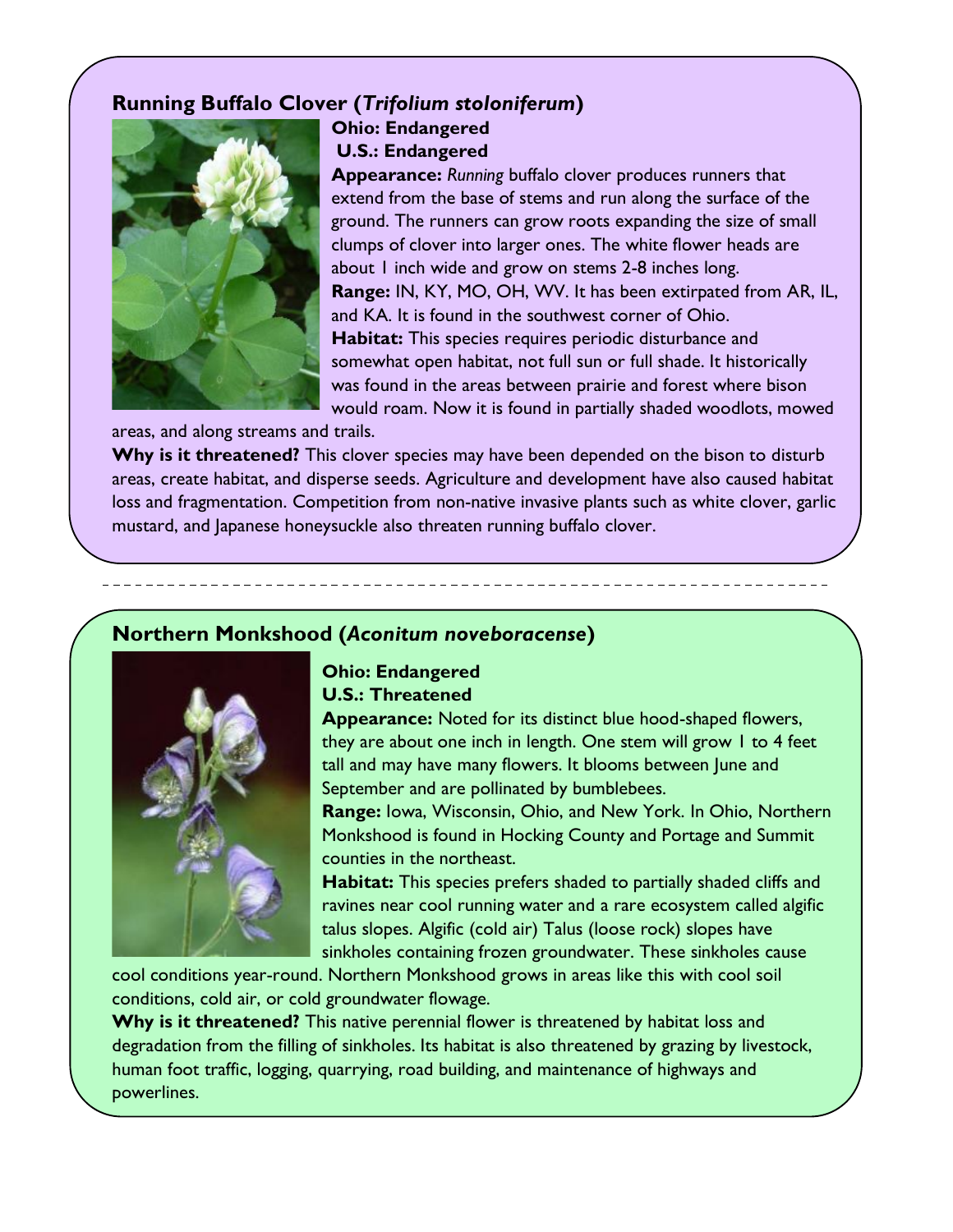### **Virginia Spiraea (***Spiraea virginiana***)**



## **Ohio: Endangered U.S. Threatened**

**Appearance:** This perennial shrub grows up to 10 feet tall. The leaves are lighter underneath and darker on top. Its yellowish green to pale white flowers area in tightly packed bunches. The plant has a clonal root system so it can fragment and create new plants.

**Range:** This Southern Appalachian species is found in isolated populations in Alabama, Georgia, Kentucky, North Carolina, Ohio, Tennessee, Virginia, and West

Virginia. It no longer occurs in Pennsylvania.

Habitat: Virginia spiraea grows along rivers and streams and needs periodic disturbances, like flooding, which eliminate competition from trees and other woody vegetation.

**Why is it threatened?** Due to its specific habitat requirements, changes in stream flow threaten the plant. These changes can be caused by several activities such as road construction, unmanaged recreational use of rivers, and industrial development or river corridors. It is also threatened by competition from non-native invasive plants.

### **Small whorled Pogonia (***Isotria medeoloides***)**



### **Ohio: Endangered U.S.: Threatened**

**Appearance:** This flower has a greenish-whitish stem that grow three to 13 inches tall. It has five or six grayish-green leaves that are displayed in a single whorl around the stem. From the center of the whorl of leaves, one or two greenish-yellow flowers form with a greenish white lip. **Range:** The small whorled pogonia is widely distributed,

present in 18 eastern states. However, it is a rare plant and is typically found in small populations of only 20 plants or less. In Ohio, its been found in Hocking and Scioto counties. Habitat: It grows under forest canopies where there are gaps letting sunlight reach the forest floor. It is typically found in areas with little other ground cover, so will not grow in dense areas. It usually grows in soils that are acidic, moist, and have very few nutrients.

Why is it threatened? Small whorled pogonia's primary threat is habitat destruction. This has been the result of commercial and residential development. Development has also reduced the habitat available for deer, causing their populations to become more dense and increasing deer herbivory on plants such as this one. The plant also struggles from low rates of seedlings establishment which means new plants do not replace old ones as they die.